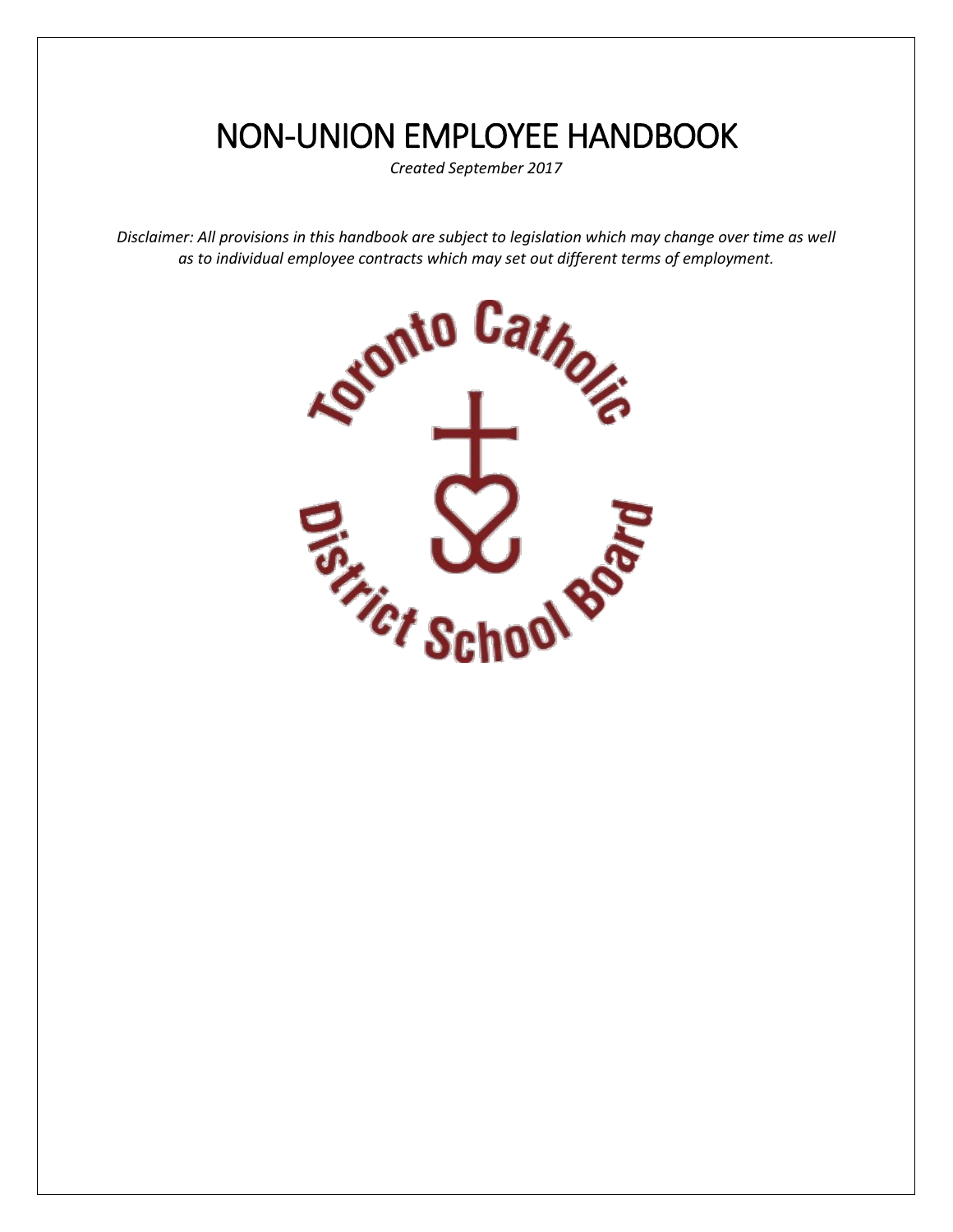## **TABLE OF CONTENTS**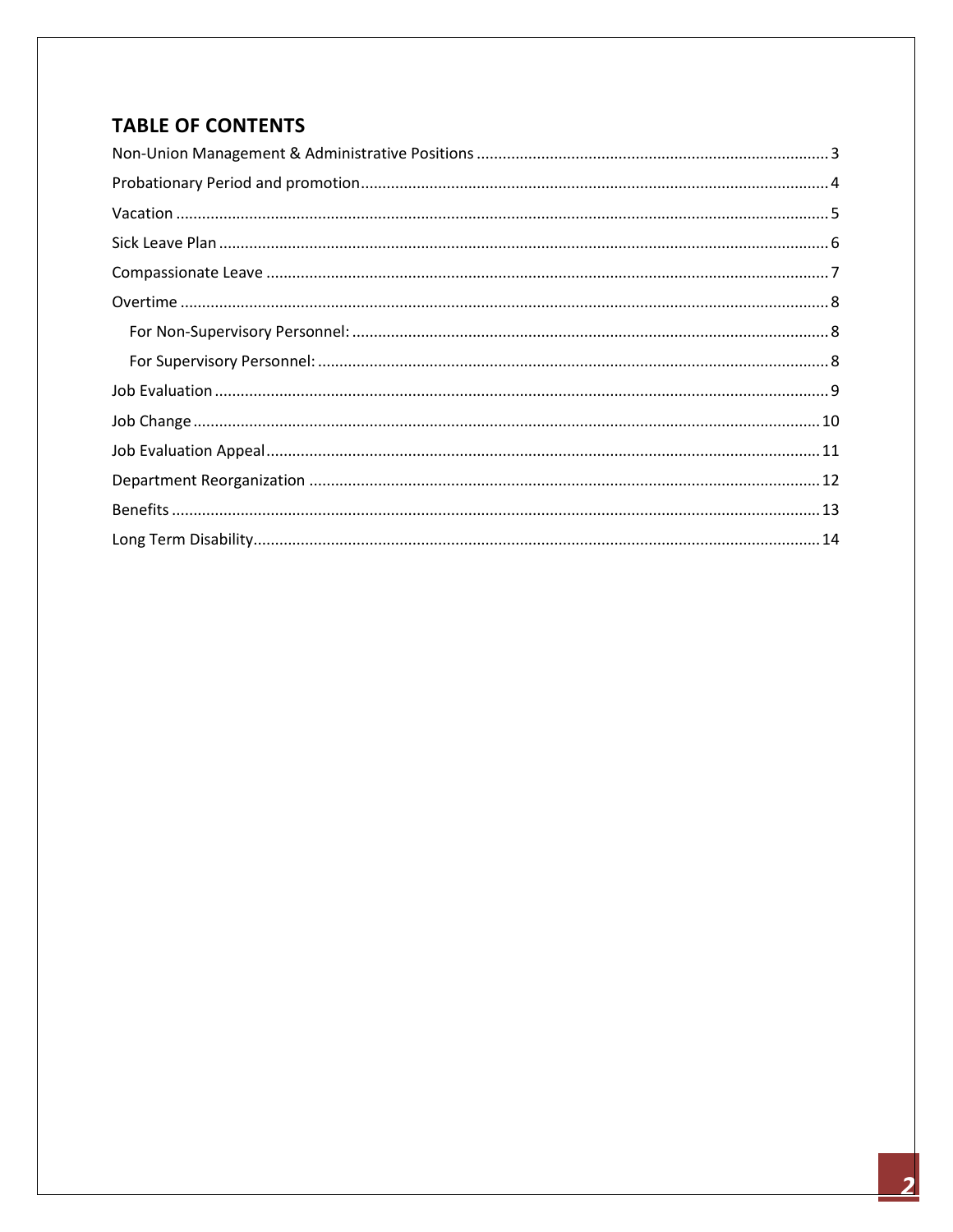## <span id="page-2-0"></span>NON-UNION MANAGEMENT & ADMINISTRATIVE POSITIONS

The following non-union positions are covered by this handbook:

| <b>Title</b>          | Grade |
|-----------------------|-------|
| Sr. Coordinator       | 5     |
| Coordinator           |       |
| Sr. Manager           |       |
| Manager               | 8     |
| Supervisor            | 9     |
| Officer               | 10    |
| Sec 1/Admin Assistant | 11    |
| Secretary 2           | 12    |
| Secretary 3           |       |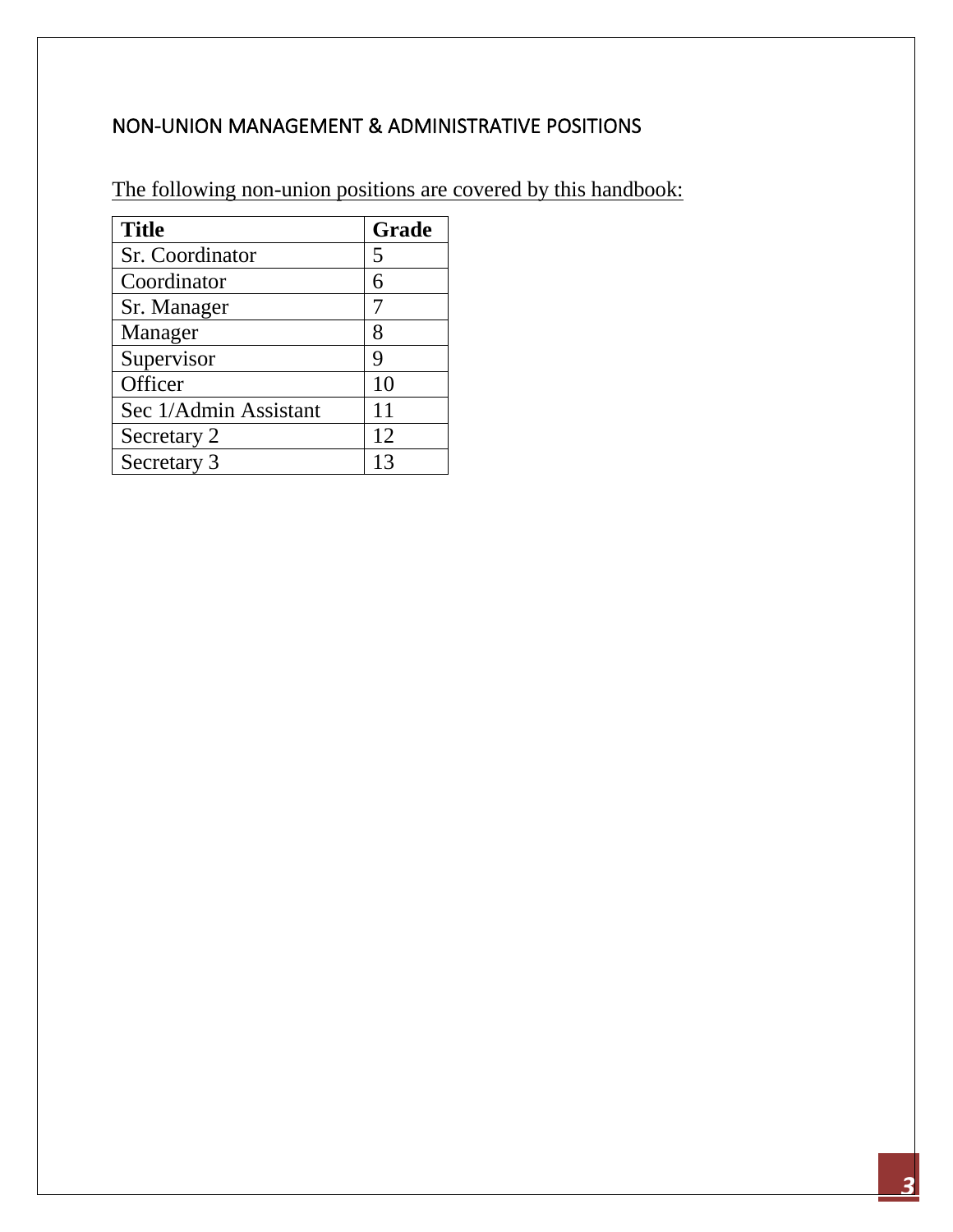## <span id="page-3-0"></span>PROBATIONARY PERIOD AND PROMOTION

- 1. All new employees who are not on contract will serve a probationary period of  $six(6)$  months.
- six (6) months. 2. Each non-union employee who is not on contract who is promoted to a higher months in the new position. grade and/or position will serve a probationary period of not more than three (3)
- months in the new position.<br>3. An employee who is promoted to a higher job classification shall receive a four (4) percent increase or the minimum of the salary range, whichever is higher.
- 4. Subject to legislative restrictions, effective each January  $1<sup>st</sup>$ , all non-union time that the employee has reached the maximum of the salary band. employees will receive a four (4) percent salary experience increase until such
- 5. Newly hired or newly promoted employees who are still on probation at the time of the January 1<sup>st</sup> experience increase will not receive such increase until the following January 1<sup>st</sup> increase.
- outside of the January 1<sup>st</sup> experience increases, when salary grid rates have been 6. Further wage increases may be applied to the salary grids from time to time, approved by the Board or through legislative provisions.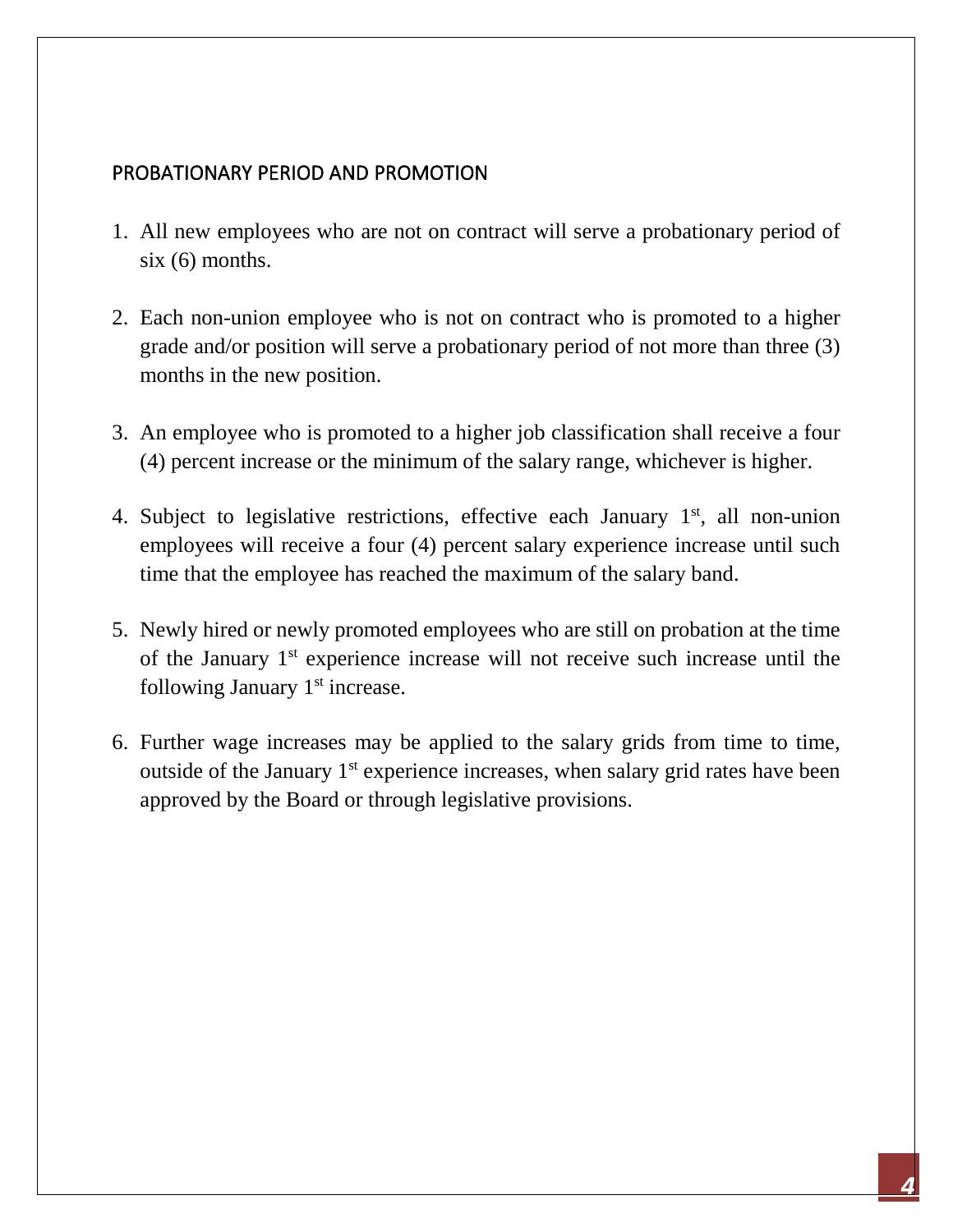## <span id="page-4-0"></span>**VACATION**

All non-union employees shall be entitled to vacation with pay.

- 1. The vacation time shall be at least equivalent to that of other Toronto Catholic District School Board unionized employee groups.
- upon the recommendation of the Director of Education. 2. All vacation entitlement to this group will be reviewed on an annual basis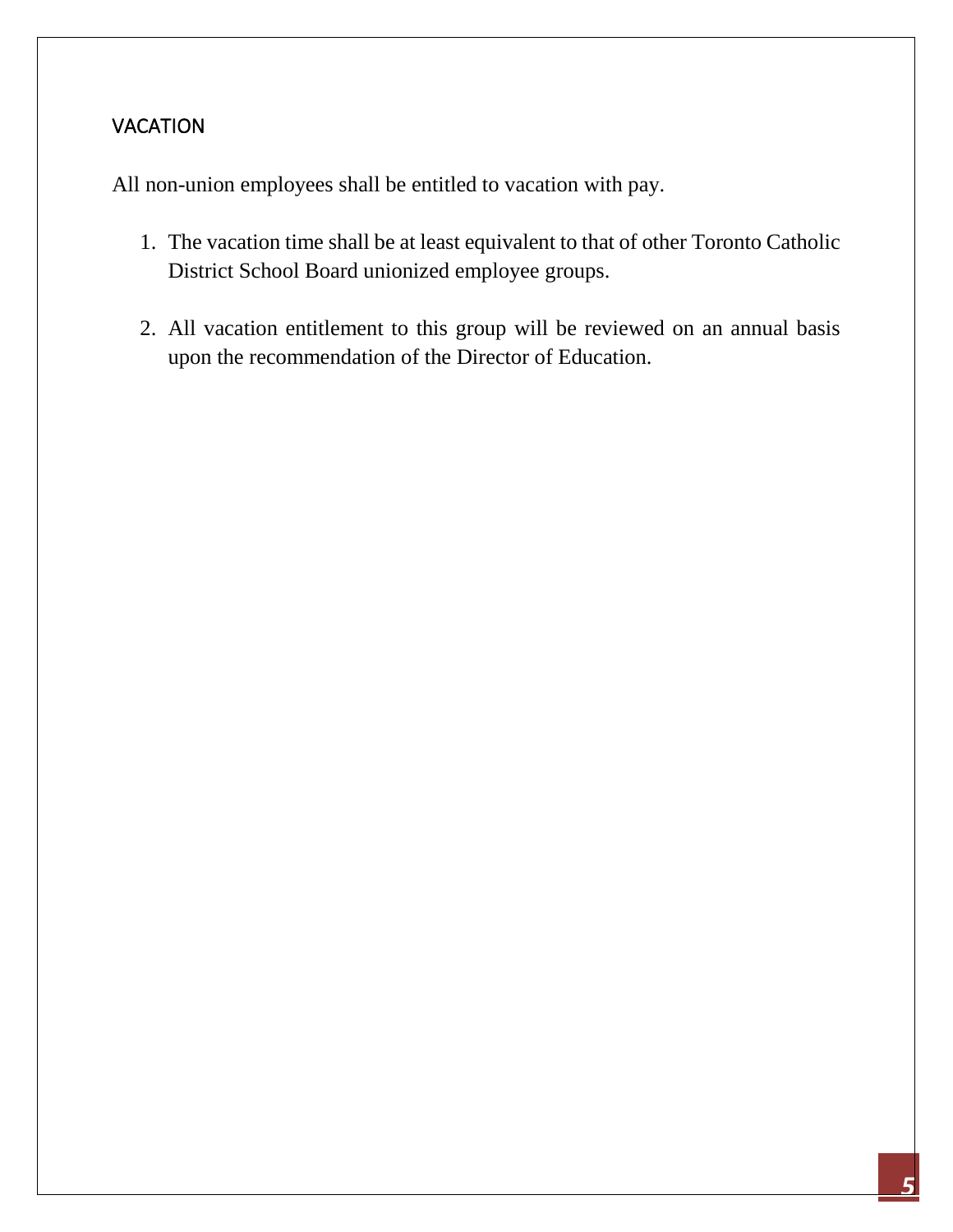## <span id="page-5-0"></span>SICK LEAVE PLAN

The permanent non-union administration personnel shall be provided the same sick leave plan as the teachers, subject to applicable governing legislation.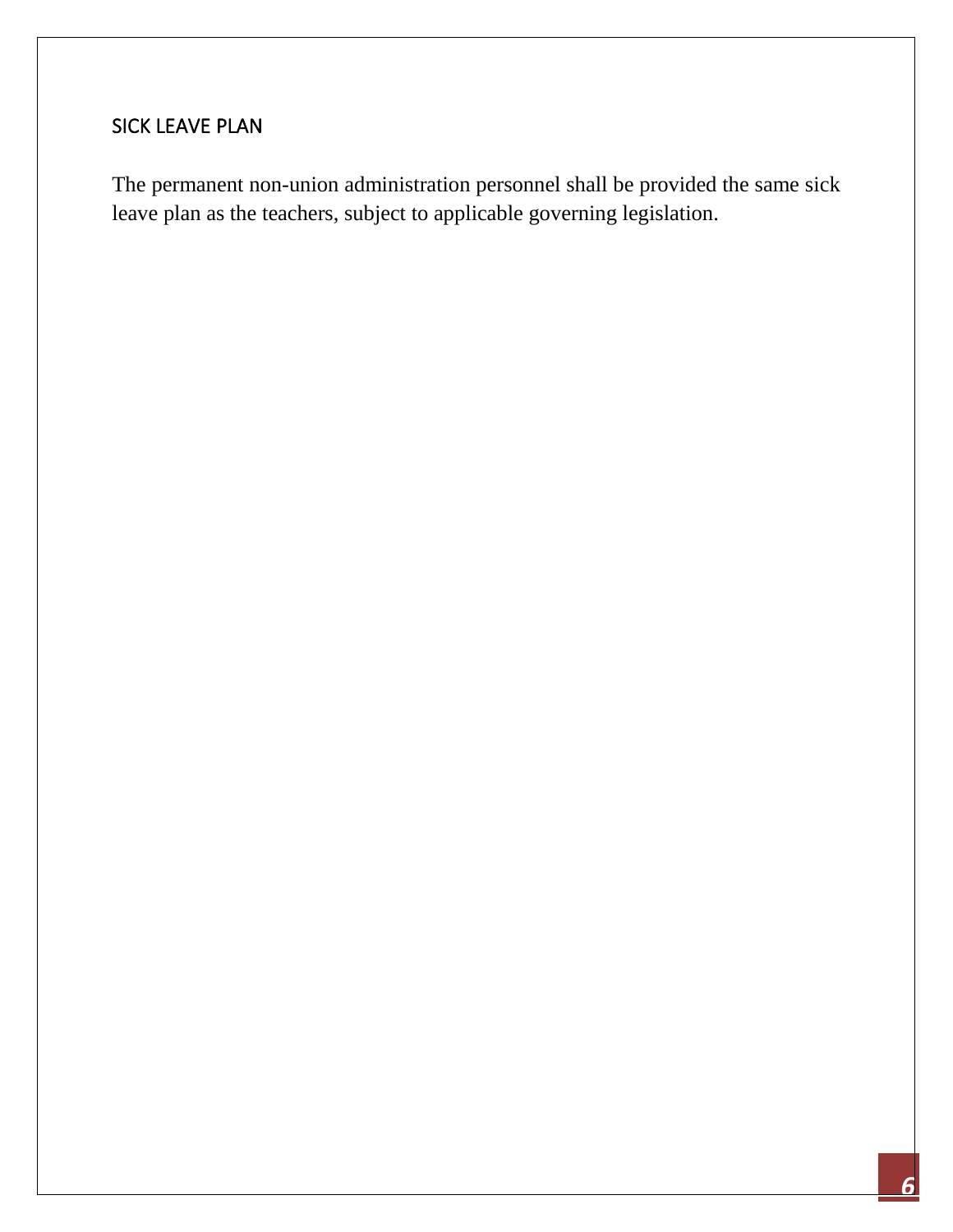#### <span id="page-6-0"></span>COMPASSIONATE LEAVE

- 1. The TCDSB shall grant to an employee requiring leave by reason of a death in the immediate family (spouse, parent, parent-in-law, child, grandparent, grandchild, brother or sister, son-in-law, daughter-in-law, and, in special circumstances recognized by the Director, a former legal guardian, ward or fiancé) up to five working days without loss of pay.
- pay to attend the funeral of an uncle, aunt, niece, nephew, brother-in-law or sister-2. The TCDSB shall grant an employee a leave of absence of up to two days with in-law of the employee.
- 3. The Director of Education may grant up to seven hours leave with pay to an employee to attend a funeral as a mourner.
- member beyond the time allowed for compassionate leave, or to attend to a dying discretion in allowing additional time to be deducted from Non-Personal Illness days. 4. In cases where an employee is obliged to attend a funeral of an immediate family immediate family member, the Director of Education shall be allowed to use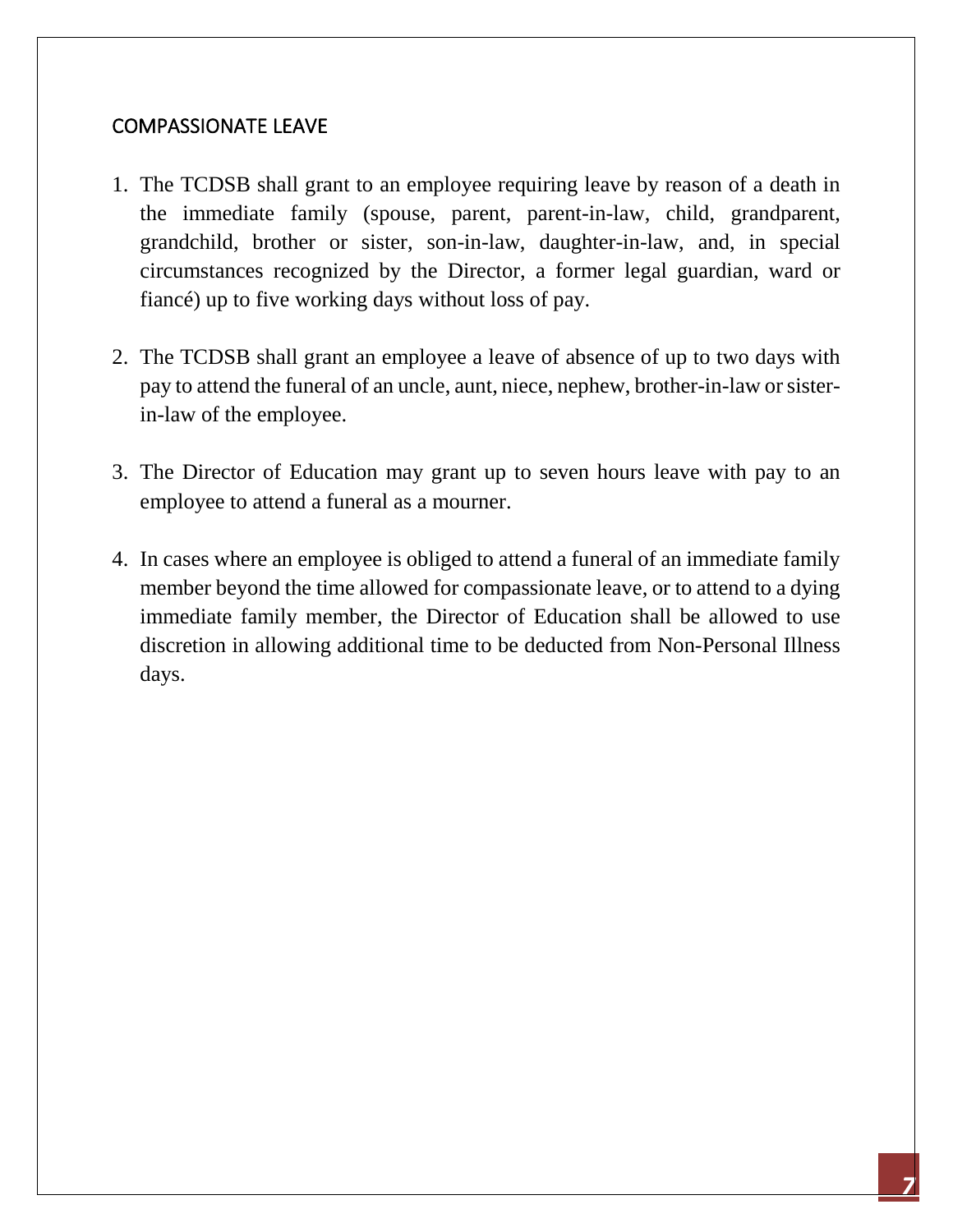## <span id="page-7-0"></span>OVERTIME

All employees required to work beyond the normal hours prescribed for the position held shall be compensated.

<span id="page-7-1"></span>For Non-Supervisory Personnel:

- 1. All overtime shall be subject to the prior approval of the department head, or equivalent and in accordance with the Employment Standards Act.
- 2. The compensation for overtime shall be at least equivalent to that of other Toronto Catholic District School Board unionized employee groups.

<span id="page-7-2"></span>For Supervisory Personnel:

- 1. Officers, supervisors, and managers will be compensated for a "call out" according to a rate to be determined annually.
- 2. "Call out" is defined as the requirement of return to work by an employee who, after completion of the scheduled work day, is recalled for a period which is not contiguous to the preceding scheduled hours of work.
- subject to the approval of the Director of Education. 3. In lieu of other compensation, supervisory personnel may be granted time off with remuneration up to a maximum of five  $(5)$  days within the current year,
- 4. "Supervisory personnel" is defined as salaried non-union staff at, or above, the level of officer.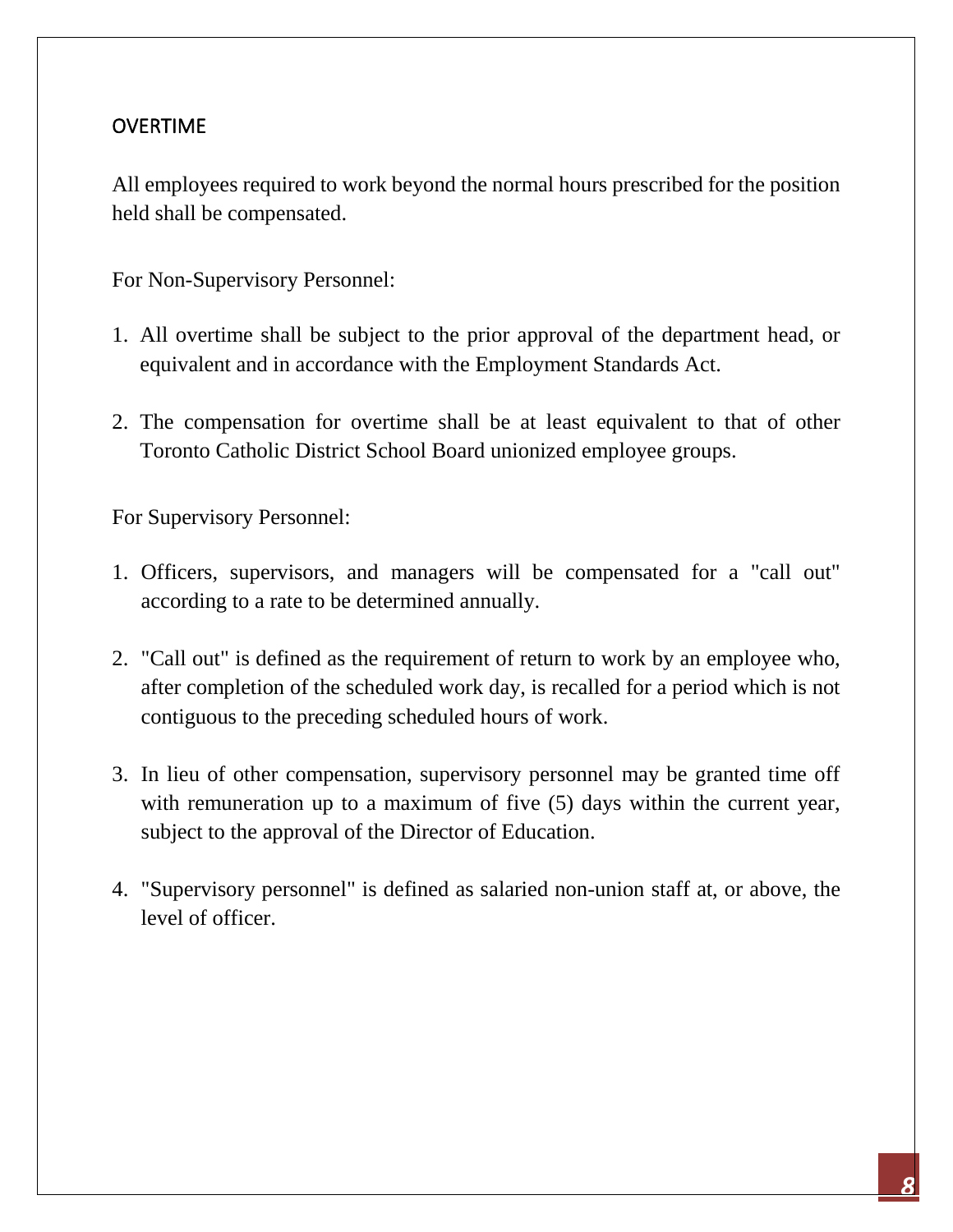#### <span id="page-8-0"></span>JOB EVALUATION

 committee. The resulting evaluation will determine the salary grade assignment for the job. The Toronto Catholic District School Board requires that all non-union job classifications must undergo formal job evaluation by the authorized job evaluation

the job.<br>The Deloitte-Touche Job Evaluation System will be used for the evaluation of jobs.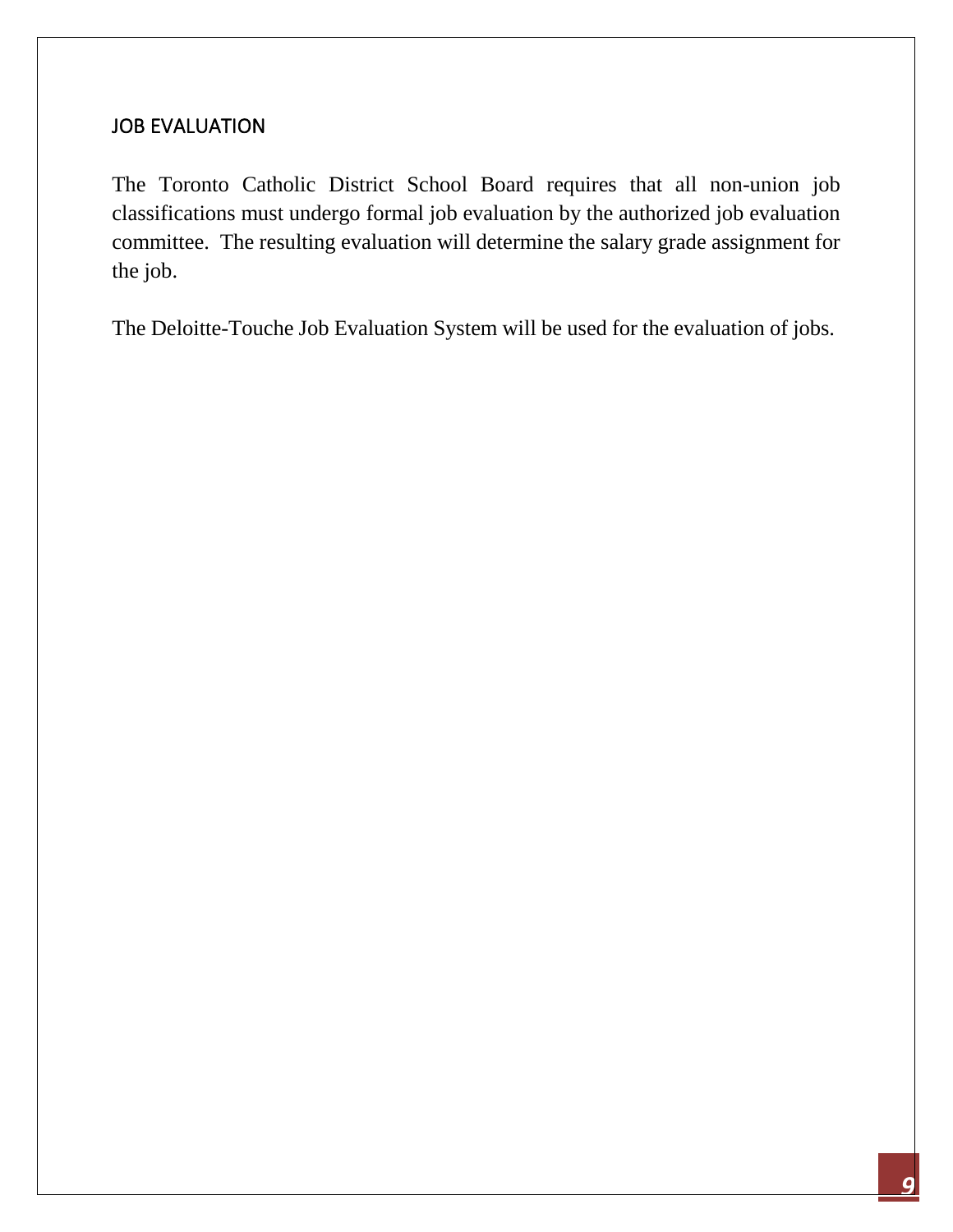## <span id="page-9-0"></span>JOB CHANGE

 In order to ensure equitable and fair compensation of employees, all jobs that have will undergo job evaluation to facilitate salary grade assignment. experienced significant change as determined by the Human Resources Department

- reclassification (upward or downward). 1. Since jobs are dynamic and hence continually evolving, they may over time experience natural change and thereby necessitate re-evaluation and perhaps
- to initiate the job change process may come from either the incumbent or the immediate supervisor. 2. The Human Resources Department may recognize a changed job, or the request
- the Human Resources Department may conduct a job audit, requiring the collection of work data, as well as the facilitation of interviews that include the incumbent(s) and the supervisor(s), resulting in a rewritten job description. 3. The Job Change Process will involve the changing or the rewriting of the job description. The operating department may submit the job description changes or
- Department will arrange a job evaluation meeting for the purpose of evaluating the changed job. 4. Once the changed job description has been finalized, the Human Resources
- the changed job.<br>5. In the case of an upward reclassification of the job, the incumbent will be reclassified to the higher grade by using the promotion procedures. In the event of a downward reclassification, the incumbent will retain his/her salary and will be "red-circled"/frozen until such time that the new salary range reaches such salary level. The effective date of the reclassification will be the Monday following the date of evaluation.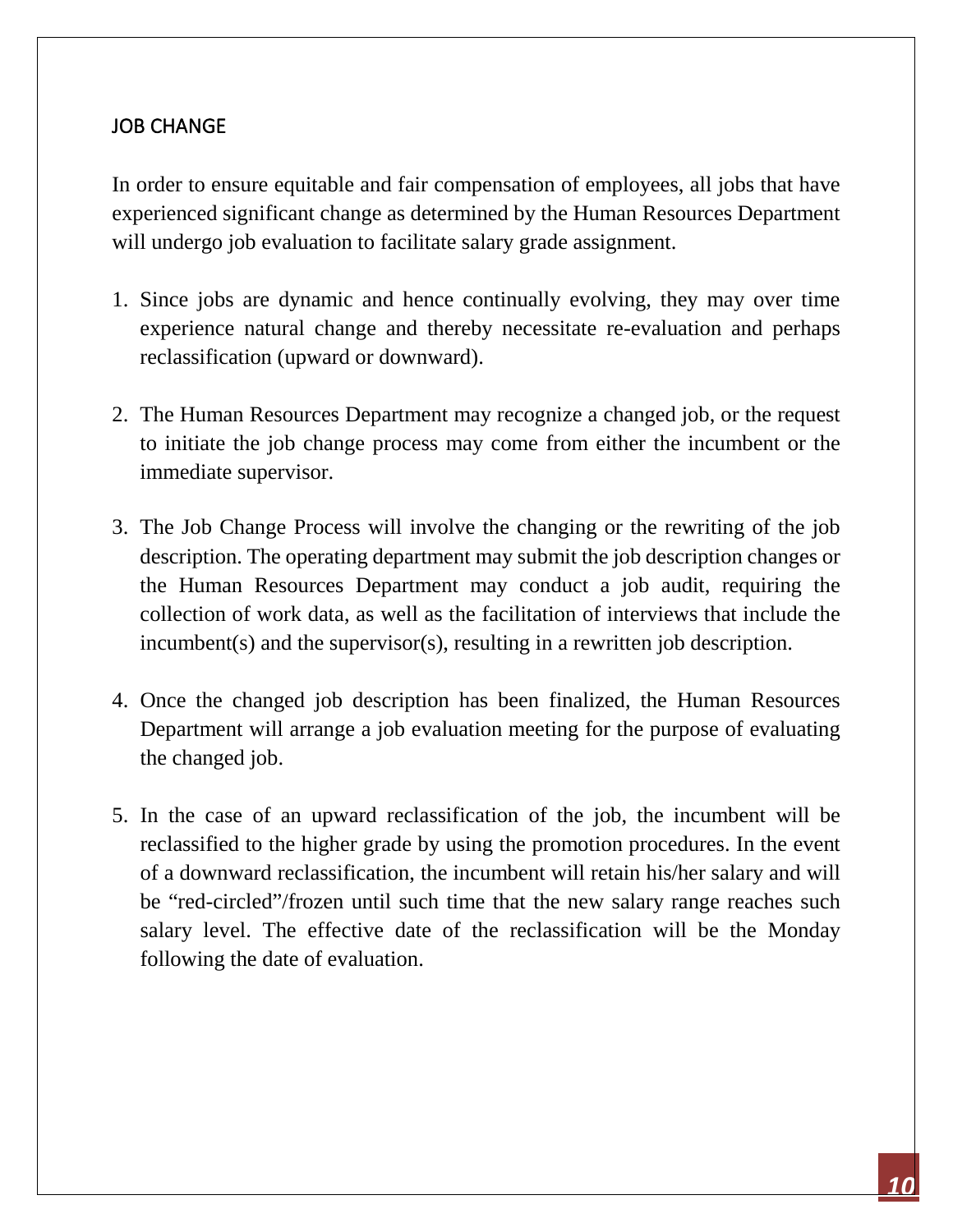#### <span id="page-10-0"></span>JOB EVALUATION APPEAL

- 1. The period of appeal is 30 days from the date of evaluation. The appeal should be submitted in writing, to the Human Resources Department, complete with factors under appeal and rationale for appeal.
- 2. The Job Evaluation Committee will convene within 60 days of the original evaluation to address the appeal.
- 3. The request for a final appeal must come from the incumbent within 30 days of the appeal decision. The final appeal is addressed by the office of the Director.
- on the day of the appeal evaluation. 4. In addition to providing written submissions for both the first level of appeal and the final appeal, the incumbent may, if he/she wishes, present the appeal in person
- incumbent, the job re- classification will be retroactive to the date of the original 5. Should either the first level of appeal or the final appeal be successful for the evaluation.
- 6. Jobs that have undergone evaluation may have their evaluation appealed by the incumbent(s). In cases where there is no incumbent in the job, the immediate supervisor may appeal the job evaluation.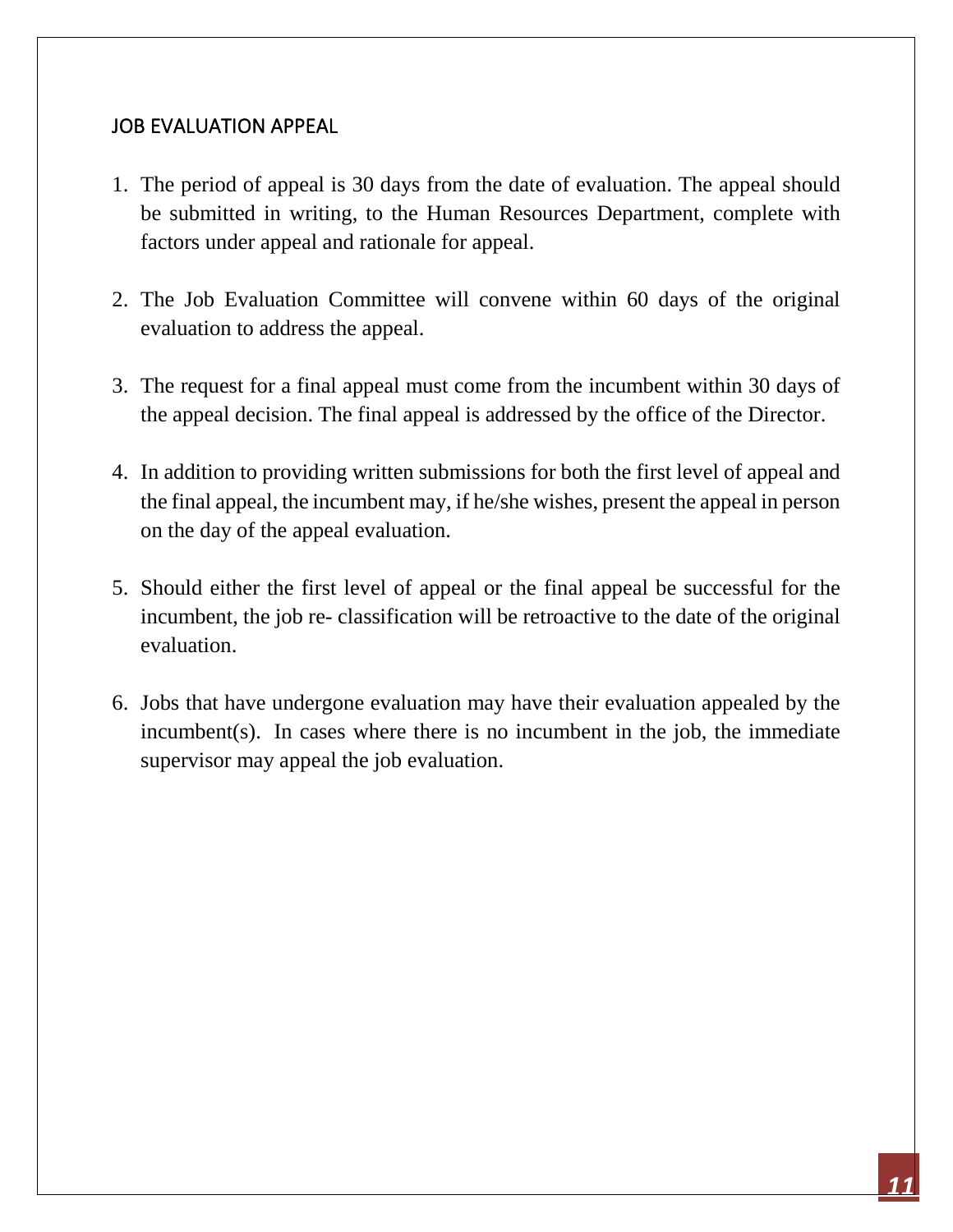#### <span id="page-11-0"></span>DEPARTMENT REORGANIZATION

 increase or decrease in the number of staff; realignment of staff and staff Human Resources; and departmental focus, must, prior to implementing organizational change, seek approval from the Director's Council. Department reorganizations that result in changes to job(s) and job evaluations;

- standard format. 1. The reorganization proposal will be presented to the Director's Council using a
- all proposed job descriptions; outline budgetary impacts; impact on staff; etc. 2. The reorganization proposal will provide complete and itemized information eg: present and proposed organization charts; present and proposed job titles; provide
- 3. Where reorganization contemplates the reclassification of any jobs, the Director's Council will submit to Human Resources the proposal for Compensation review prior to approval.
- jobs. 4. Following approval by the Director's Council, the Director will forward the approved document to the Human Resources Department for implementation. The Human Resources Department will ensure the finalization of job descriptions (if required) and the job evaluation of all changed and new
- 5. The Human Resources Department will ensure the recruitment/reassignment (posting) of staff, following job evaluations.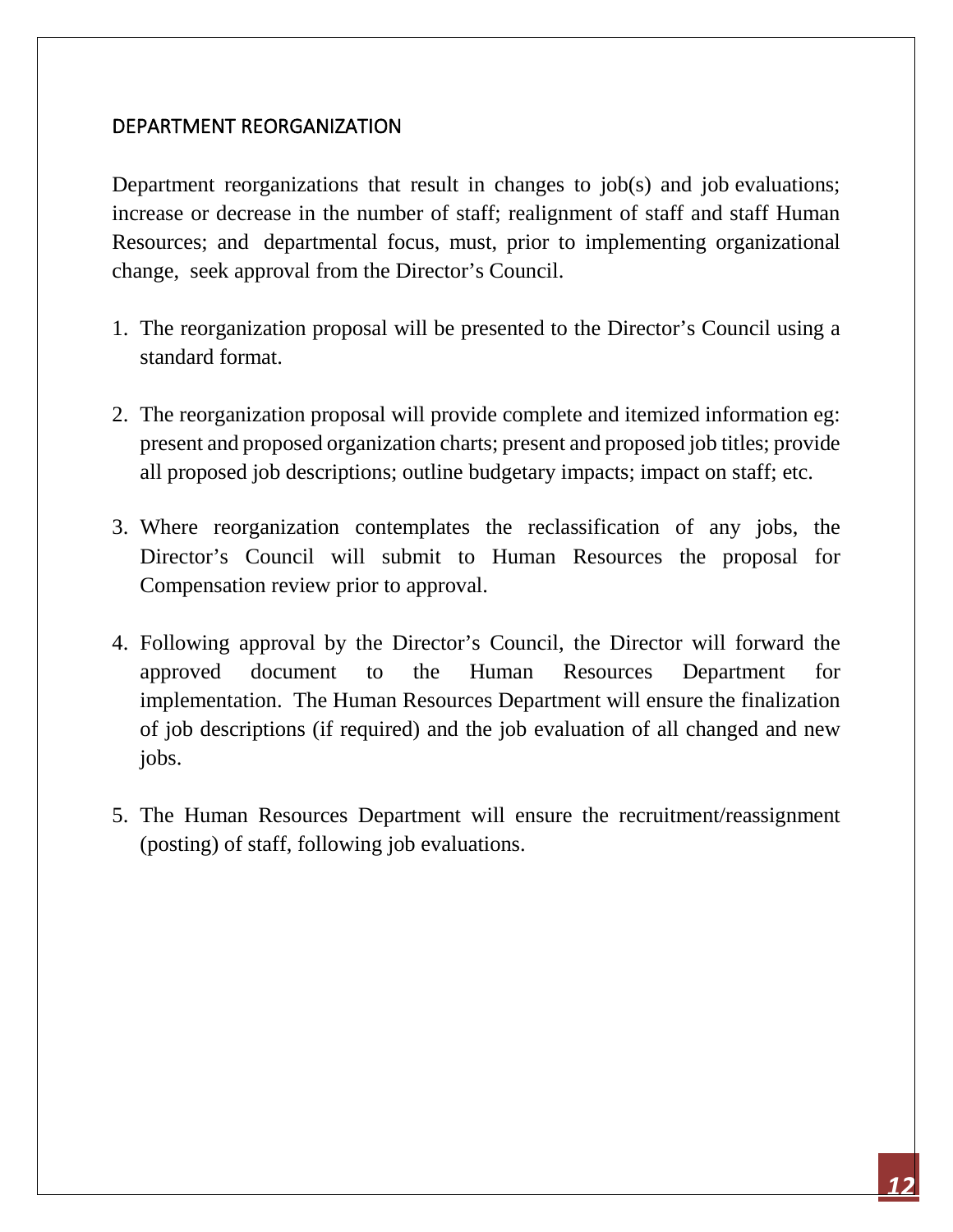#### <span id="page-12-0"></span>BENEFITS

 union employees which are at least equivalent to other Toronto Catholic District School Board unionized employee groups. Notwithstanding other considerations, employee benefits will be provided to non-

School Board unionized employee groups.<br>The TCDSB will continue to provide benefits in accordance with the existing benefit plans until the "Participation Date" of the provincial Employee Life and Health Trust (ELHT). Employees will participate in an ELHT providing life, health and dental benefits to eligible employees. Subsequent to the Participation Date, the Board will cease to provide such benefits.

 All benefits to this group will be reviewed on an annual basis upon the recommendation of the Director of Education.